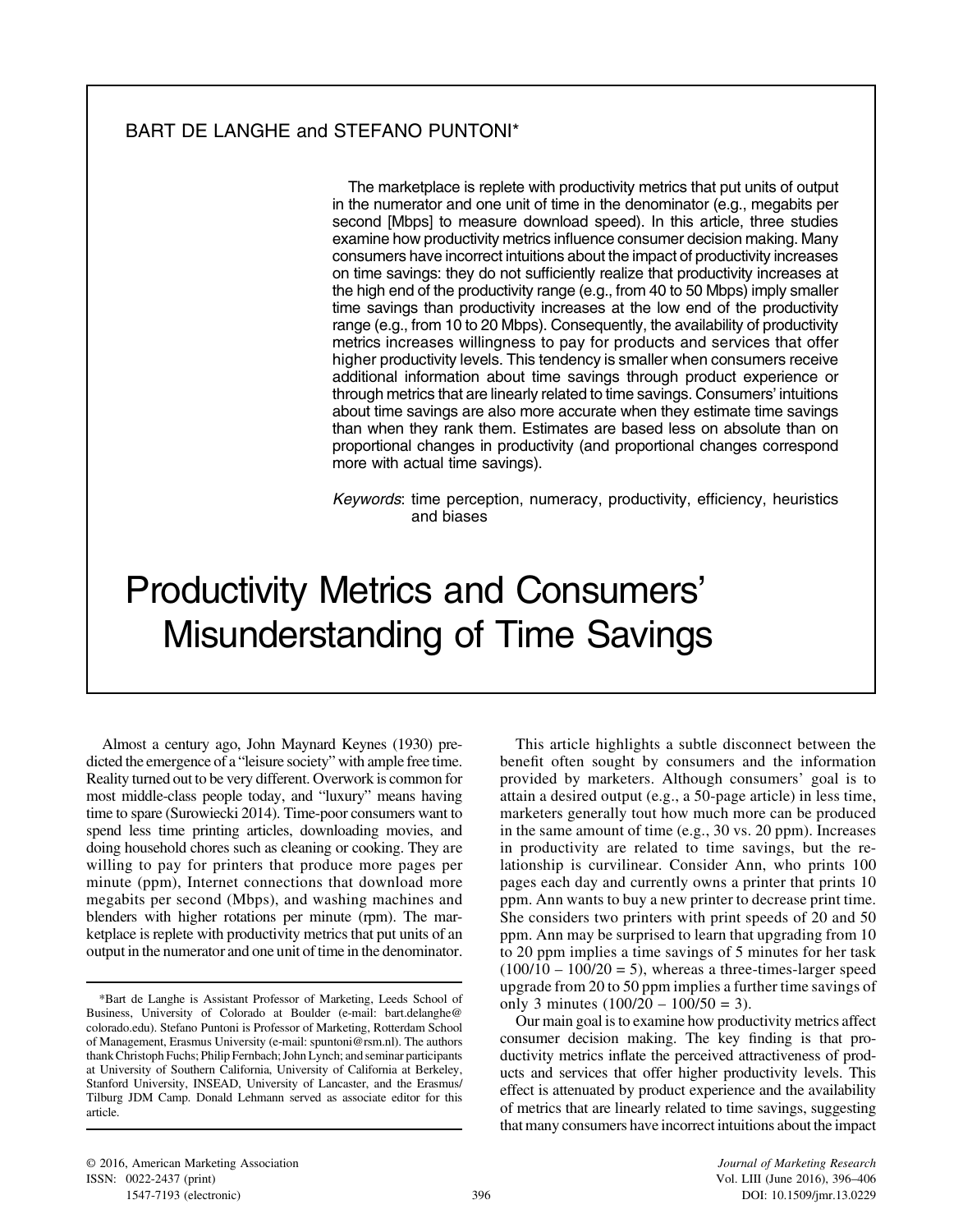of productivity increases on time savings. Two heuristics are common. The first is to believe that greater proportional increases in productivity imply greater decreases in time. The second is to believe that greater absolute increases in productivity imply greater decreases in time. Both heuristics are often incorrect, although the absolute heuristic is less accurate than the proportional heuristic. The absolute heuristic is more prevalent when people rank time savings on the basis of productivity information, whereas the proportional heuristic is more prevalent when people generate point estimates of time savings on the basis of productivity information.

# **THEORY**

Research on the psychology of time suggests there is no one-to-one mapping of objective time on subjective time. For example, if we control for objective time, a past event feels more distant when we can think of more related intervening events (Zauberman et al. 2010). Also, two events seem closer in time when we believe the events are causally related (Faro 2010; Faro, McGill, and Hastie 2010), and two events appear more distant in time when they are also separated in space (Kim, Zauberman, and Bettman 2012). Although these cues (i.e., the number of event markers, perceived causality, and spatial distance) provide no direct information about the specific time interval to be judged, they exert an influence because we hold naive theories about the stochastic relationship between these cues and objective time. However, our interpretations of cues that provide direct information about lengths of specific time intervals can also be biased in systematic ways. For example, people tend to perceive a time interval as shorter when its boundary is defined by a date (e.g., your shipping will arrive on date  $X$ ) than when the interval is defined by the logically equivalent amount of time (e.g., your shipping will arrive in  $X$  days). This affects the amount of time people think they will need to accomplish their goals (LeBoeuf and Shafir 2009) as well as the extent to which people discount the future (LeBoeuf 2006).

Productivity is another commonly available cue for time. Internet services that can download more megabits per second require less time to produce desired results. In fact, there is a deterministic relationship between productivity—the expected output given time (E[O|T])—and the expected time to produce an output (E[T|O]), such that  $E[T|O] = 1/E[O|T]$ . We can therefore expect that the availability of productivity metrics would enable consumers to accurately assess time savings and make good purchase decisions. We find that this is unfortunately not the case. We should note that saving time is, of course, not the only reason for wanting higher productivity. For example, a consumer might upgrade CPU speed to meet the minimum requirements for playing a computer game, or to impress others. Such motivations lie outside the scope of this article.

# Evaluating Time Savings on the Basis of Productivity Metrics

Although no prior research has examined how productivity metrics affect consumers' preferences for time-saving options, there is a broader literature investigating how people learn and estimate nonlinear relationships. At the heart of this literature lies the insight that people tend to linearize nonlinearities (De Langhe, Van Osselaer, and Wierenga 2011; DeLosh, Busemeyer, and McDaniel 1997; Olsson, Enkvist, and Juslin

2006; Slovic and Lichtenstein 1971). Several articles have explored the ramifications of this tendency for decision quality in a number of substantively important consumer contexts. For example, it can lead consumers to mismanage credit card debt (Soll, Keeney, and Larrick 2011), underestimate the benefits of saving money (McKenzie and Liersch 2011), and myopically maximize intrinsically worthless points in loyalty programs (Hsee et al. 2003; Van Osselaer, Alba, and Manchanda 2004). The productivity–time function is a nonlinear relationship of the type  $y = 1/x$ . Research has suggested that people are poor at correctly inferring changes in y based on changes in x for these types of functions. They tend to use one of two inaccurate heuristics, one based on proportional differences and one based on absolute differences.

According to the proportional heuristic, larger proportional changes in the cue imply larger changes in the outcome. Thus, consumers might believe that a 33% change in productivity (e.g., from 20 to 30 ppm  $[(20 - 30)/30])^{1}$  results in a 33% change in time to complete a task. This is correct. However, to accurately estimate time savings, we need to take into account not only the proportional time change but also the base time. Consider that someone who saves 33% on a 6-minute task (e.g., by increasing printing speed from 20 to 30 ppm on a 120 page paper) saves more time (2 min vs. 1 min) than someone who saves 33% on a 3-minute task (e.g., by increasing printing speed from 40 to 60 ppm on a 120-page paper). The proportional heuristic does not take into account these differences in base time. Such neglect of base value has been documented in the context of deal perception; many consumers mistakenly believe that a price increase of 25% followed by a decrease of 40% implies a higher final price compared with an immediate price decrease of 25% (Chen and Rao 2007; Chen et al. 2012). Use of the proportional heuristic for intuitively approximating nonlinear functions of the type  $y = 1/x$  has been documented in studies aimed at improving traffic safety (Eriksson, Svenson, and Eriksson 2013; Peer and Gamliel 2012, 2013; Svenson 1970, 2008, 2009).

According to the absolute heuristic, larger absolute changes in the cue imply larger changes in the outcome. Hence, consumers may believe that an upgrade from 20 to 30 ppm provides smaller time savings than an upgrade from 40 to 60 ppm, because the absolute difference in print speed for the first upgrade  $(30 - 20 = 10)$  is smaller than that for the second upgrade  $(60 - 40 = 20)$ . The prominence of absolute differences is consistent with the broader literature on attribute sensitivity. For example, a 20-point difference on a 100-point scale has a larger impact on preferences than a one-point difference on a five-point scale (Burson, Larrick, and Lynch 2009). The absolute heuristic for intuitively approximating nonlinear functions of the type  $y = 1/x$  has been documented in studies aimed at improving intuitive estimates of gas consumption (Larrick and Soll 2008).

Our key contention is that reliance on the absolute and proportional heuristics leads consumers to overestimate time savings associated with productivity increases at the high end

<sup>&</sup>lt;sup>1</sup>There is some disagreement about whether people anchor on the faster There is some disagreement about whether people anchor on the faster<br>speed (i.e., (20 − 30)/30 = 33%; e.g., Svenson 1970) or the slower speed (i.e., There is some disagreement about whether people anchor on the faster speed (i.e.,  $(20 - 30)/30 = 33\%$ ; e.g., Svenson 1970) or the slower speed (i.e.,  $(20 - 30)/20 = 50\%$ ; e.g., Peer and Gamliel 2012). In this article, we de termine proportional differences following Svenson (1970). The ranking of options and conclusions from our studies are independent of whether the faster or slower speed is used in the denominator.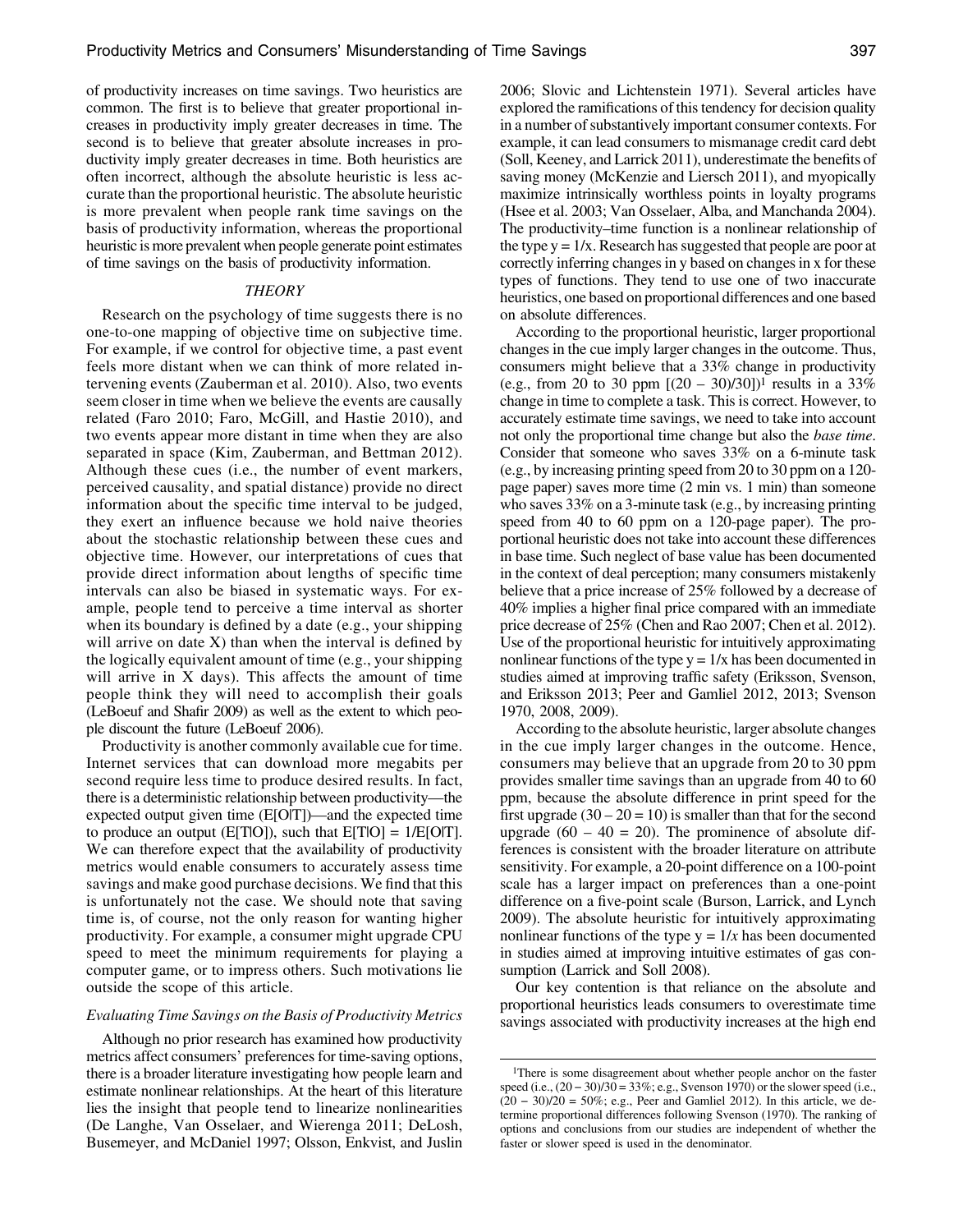of the productivity range, and to increase their willingness to pay for these increases. Another goal of this article is to gain insight into when consumers are more likely to rely on proportional reasoning versus absolute reasoning. Although both can lead to inaccurate assessments of time savings, the absolute heuristic fares worse. For example, both heuristics fail to recognize that an upgrade from 20 to 30 ppm implies larger time savings than an upgrade from 40 to 60 ppm. According to the proportional heuristic, these two upgrades are perceived to lead to the same time savings; according to the absolute heuristic, the upgrade that actually leads to smaller time savings (from 40 to 60 ppm) is perceived to lead instead to larger time savings.

# Overview of Studies and Key Findings

In Study 1, we asked participants to evaluate Internet connections in the presence versus absence of productivity metrics (i.e., speed in Mbps). We find that consumers value a speed increase that shaves 6 seconds off a 10-second download more than an increase that shaves 6 seconds off a 16-second download. This is consistent with the principle of decreasing marginal utility. However, the difference is larger when productivity metrics are provided to consumers, suggesting that consumers misunderstand the relationship between productivity and time. Moreover, the effect of productivity metrics is reduced when additional cues for time savings are provided through product experience or through metrics that are linearly related to time savings. These moderations suggest that consumers indeed rely on productivity metrics to gauge time savings (as opposed to valuing productivity increases per se). Study 2 generalizes these findings to a choice context in which participants are presented with food processors that are either specified in terms of productivity metrics (i.e., rotations per second) or not specified. Study 3 examines the extent to which people rely on proportional versus absolute changes in productivity when gauging time savings. We find that people's tendency to rely on the proportional versus the absolute heuristic depends on whether they are asked to generate point estimates for time savings. When the task probes people to estimate time savings, people tend to engage more in proportional reasoning. Instead, when the task probes people to merely rank time savings, people tend to engage more in absolute reasoning.

Consumers' decisions between time-saving options are most likely based on an ordinal comparison of time savings (e.g., "I think an upgrade from 10 to 20 ppm will save me more/less time than an upgrade from 20 to 40 ppm") rather than point estimates of time savings (e.g., "I think an upgrade from 10 to 20 ppm will save me X minutes and a upgrade from 20 to 40 ppm will save me Y minutes"). Because ordinal comparisons are influenced more by absolute reasoning, and absolute reasoning is more flawed than proportional reasoning in the context of productivity and time, the universality of productivity metrics in today's marketplace is especially worrying.

# STUDY 1: INTERNET CONNECTIONS

Study 1 examines how the availability of productivity metrics affects consumers' willingness to pay for Internet services. We expect that consumers who are provided with productivity metrics for the speed of the connection will

value decreases in download time from a small base (e.g., from 10 to 4 seconds) more than identical decreases in download time from a large base (e.g., from 16 to 10 seconds), more so than consumers who are not provided with productivity metrics. This is because time savings between values closer to 0 require a larger proportional and absolute increase in productivity compared with identical time savings between values further from 0.

As we noted earlier, consumers might value productivity increases for reasons other than time savings. For example, they might seek a status benefit from high-performance products, or they might blindly desire any attribute described by companies. If this were true, the effect of the availability of productivity metrics would be the same regardless of whether actual time savings were made apparent to the consumer. To confirm that consumers' willingness to pay is inflated by a misunderstanding of the relationship between productivity and time savings, the study design therefore includes two additional betweenparticipant manipulations. First, we manipulate whether participants are informed about the time it takes each service to download 1 gigabyte (e.g., 200 seconds). This information is simply the inverse of productivity information. It puts units of time in the numerator and a unit of output in the denominator. We refer to this information as a "time metric" because it is linearly related to actual time savings. Second, we manipulate whether participants judge willingness to pay before or after they experience how long it takes each service to download a 50-megabyte file.

In summary, the study uses a 2 (base: large vs. small)  $\times$  2 (productivity metrics present: no vs. yes)  $\times$  2 (time metrics present: no vs. yes)  $\times$  2 (experience: no vs. yes) mixed design. The first factor was manipulated within participants: all participants indicated their willingness to pay for two different Internet connections, one that implied time savings versus a large base and another that implied identical time savings versus a small base. The other three factors were manipulated between participants.

#### Method

Participants were recruited from Amazon's Mechanical Turk (MTurk;  $N = 805$  U.S. residents; 363 female respondents;  $M_{\text{age}} = 33.07$ ,  $SD = 10.81$ ) and presented with Internet connections from three different Internet services.2 We orthogonally manipulated three between-participant factors. First, we manipulated whether participants were provided with productivity metrics of the connection. Participants who were provided with productivity metrics were informed that the download speed was 25 Mbps for the first service, 40 Mbps for the second, and 100 Mbps for the third. Second, we manipulated whether participants were provided with time metrics. Those who were provided with time metrics were informed that the download time for 1 GB was 320 seconds for the first service, 200 seconds for the second, and 80 seconds for the third. Third, we manipulated whether participants evaluated the services before or after experiencing it. For participants who evaluated the services after experience, we simulated how long it takes each service to

<sup>2</sup>In all studies, we aimed for round sample sizes (here, 800); however, due to MTurk's operating procedures, the realized sample sizes can deviate slightly (here, 805).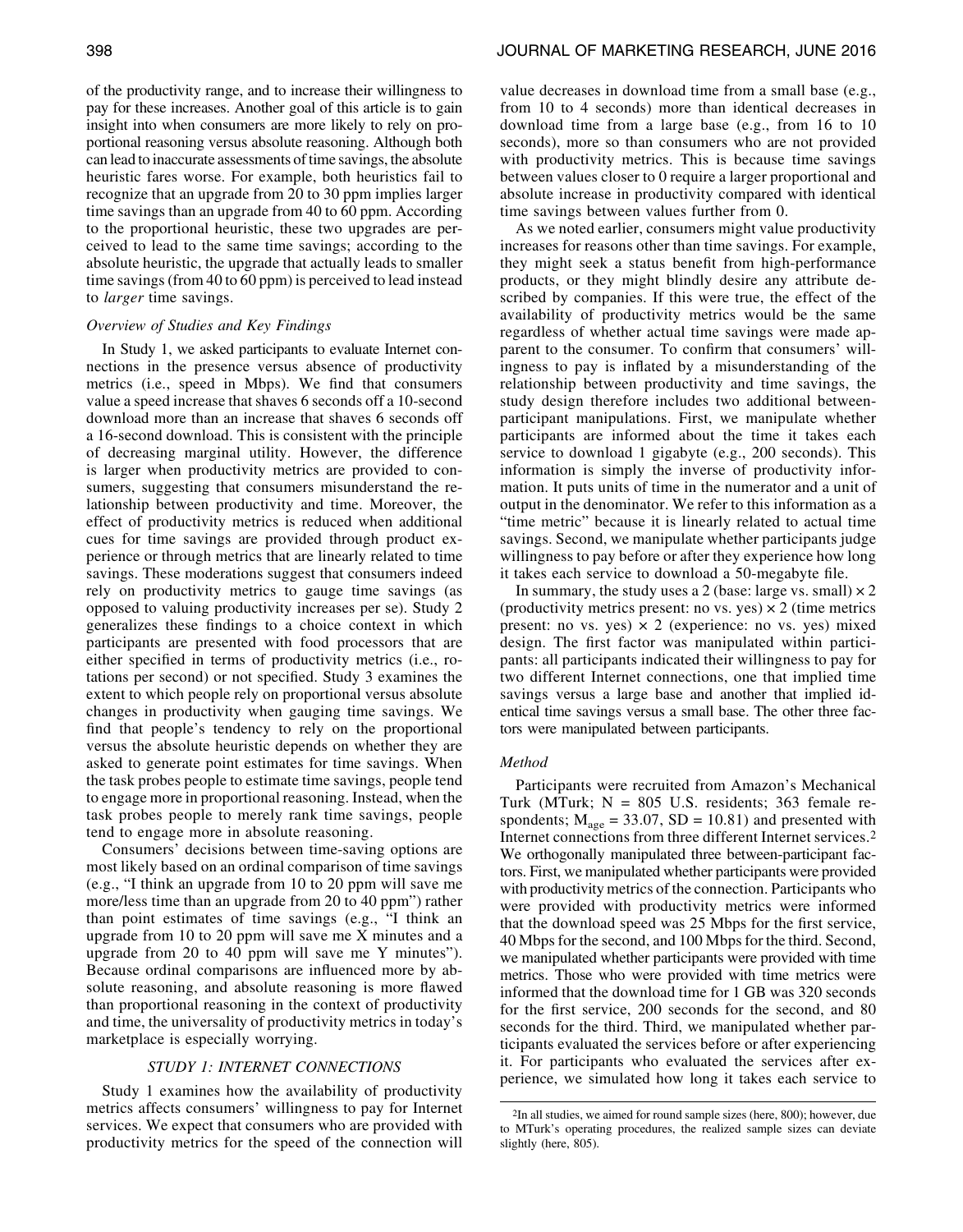download a 50-megabyte file. Given the download speeds referenced previously, simulated download times were 16 seconds for the first service, 10 seconds for the second, and 4 seconds for the third.

We informed all participants that the fair price of the first service was \$25 and asked them how much they would be willing to pay for the other two services. We told them that the second service was better than the first because it also offered "software that provides protection against identity theft and viruses" and that the third service was better than the second because it also offered "free access to millions of hotspots nationwide." We added these features because the services would otherwise be undifferentiated for participants who evaluated the services before experience and were not provided with productivity and time metrics. These features are constant across conditions and thus not confounded with the manipulation of productivity metrics. Ten participants were willing to pay less for better services and one participant's willingness to pay was 11 standard deviations above the mean. We excluded data from these participants before analysis.

# Results

Our dependent measures are willingness to pay for a decrease in download time from 16 to 10 seconds (i.e., willingness to pay for the second service minus the fair price of \$25 for the first service) and willingness to pay for a decrease in download time from 10 to four seconds (i.e., willingness to pay for the third service minus willingness to pay for the second service). Figure 1 illustrates the results. The white bars indicate willingness to pay for a decrease in download time from a large base (i.e., from 16 to 10 seconds), and the black bars indicate willingness to pay for a decrease in download time from a small base (i.e., from 10 to 4 seconds). Panel A shows the effect of productivity metrics before experience and in the absence of



Figure 1 RESULTS FOR STUDY 1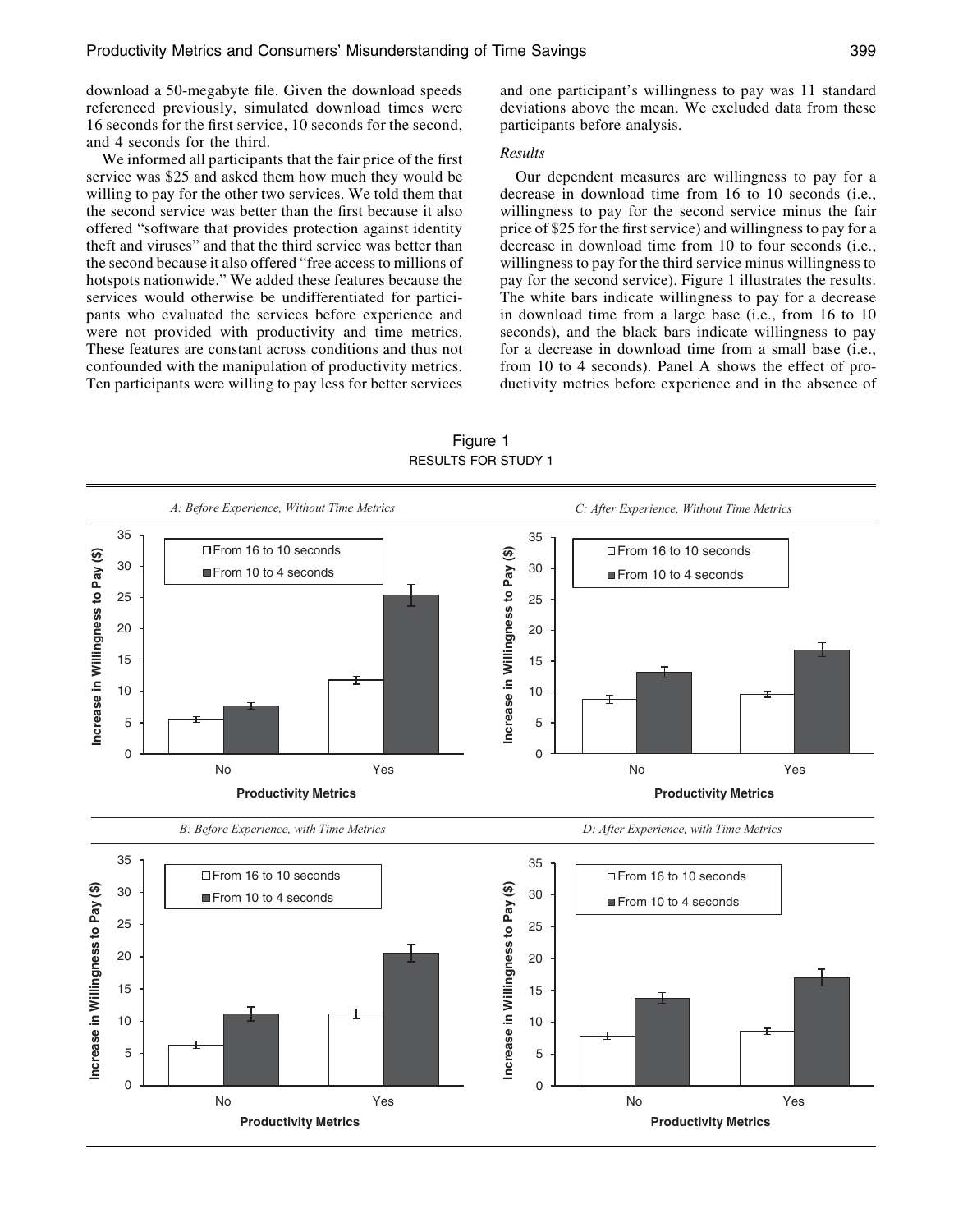time metrics. When productivity metrics are present, willingness to pay for a decrease in download time from a small base is much higher than willingness to pay for a decrease in download time from a large base, and the difference is much greater than when productivity metrics are not present. A comparison of Panel A and Panel B shows that the effect of productivity metrics is less pronounced when time metrics are also provided. Similarly, a comparison of Panels A and C shows that the effect of productivity metrics is less pronounced after (vs. before) experience. Finally, a comparison of Panels C and D shows that time metrics do not moderate the effect of productivity metrics after experience, suggesting that time metrics are a substitute for actual experience.

To analyze the statistical significance of this pattern of results, we subjected the data to a 2 (base: 16 vs. 10 seconds)  $\times$  2 (productivity metrics present: no vs. yes)  $\times$  2 (time metrics present: no vs. yes)  $\times$  2 (experience: no vs. yes) mixed analysis of variance (ANOVA; see Table 1). This analysis revealed a four-way interaction  $(F(1, 786))$  = 4.67,  $p < .05$ ), indicating that the simple three-way interaction among base, productivity metrics, and time metrics is significant before experience  $(F(1, 386) = 9.51,$  $p < .01$ ) but not after experience (F(1, 400) = .04,  $p = .84$ ). The significant three-way interaction among these variables before experience indicates that the simple two-way interaction between base and productivity metrics is stronger when time metrics are not provided (F(1, 201) = 55.50,  $p <$ .001) than when they are provided (F(1, 185) = 8.67,  $p <$ .01). The values of these interactions indicate that the difference in willingness to pay for a decrease in download time from a small base versus from a large base is greater in the presence of productivity metrics. The nonsignificant simple three-way interaction among base, productivity metrics, and time metrics after experience indicates that the simple two-way interactions between base and productivity metrics are the same regardless of whether time metrics were

Table 1 ANOVA RESULTS FOR STUDY 1

|                                | Degrees of Freedom Mean Squares |          | F-Value   |
|--------------------------------|---------------------------------|----------|-----------|
| <b>Between-Subject Effects</b> |                                 |          |           |
| Productivity metrics (P)       | 1                               | 13,402   | 121.70*** |
| Time metrics (T)               | 1                               | 33       | .30       |
| Experience (E)                 |                                 | 92       | .83       |
| $P \times T$                   | 1                               | 656      | 5.96*     |
| $E \times P$                   | 1                               | 5,561    | 50.50***  |
| $E \times T$                   | 1                               | $\Omega$ | .00       |
| $E \times P \times T$          |                                 | 520      | $4.72*$   |
| Error                          | 786                             | 110      |           |
| Within-Subject Effects         |                                 |          |           |
| Base (B)                       | 1                               | 19,357   | 359.84*** |
| $B \times P$                   | 1                               | 2,831    | 52.62***  |
| $B \times T$                   | 1                               | 10       | .18       |
| $B \times E$                   | 1                               | 99       | 1.84      |
| $B \times P \times T$          | 1                               | 318      | 5.90*     |
| $B \times E \times P$          | 1                               | 704      | 13.08***  |
| $B \times E \times T$          | 1                               | 118      | 2.20      |
| $B \times E \times P \times T$ |                                 | 251      | $4.67*$   |
| Error                          | 786                             | 54       |           |

 $*_{p}$  < .05. \*\*\* $p < .001$ . provided (F(1, 400) = 7.37,  $p < .01$ ). This suggests that consumers' evaluations of download times are affected by productivity metrics even after experiencing the download time, and that time metrics provide no additional information beyond what is learned from experience.

In summary, Study 1 shows that the presence of productivity metrics inflates the difference between consumers' willingness to pay for time savings from a small base relative to identical time savings from a large base. This effect is attenuated (although not completely eliminated) after consumers have the opportunity to actually experience the time savings. We also find that the effect of productivity metrics is attenuated when consumers are provided with time metrics (a substitute for experience). This suggests that the effect of the presence of productivity metrics on willingness to pay can be traced to a misunderstanding of the relationship between productivity increases and time savings.

# STUDY 2: FOOD PROCESSORS

Study 2 extends the findings of Study 1 to a choice context. We asked participants to choose one of four food processors that varied in terms of motor performance. We orthogonally manipulated the presence versus absence of productivity metrics (i.e., revolutions per second, or rps) and time metrics (seconds per revolution, or spr) that indicate variation in motor performance (and thus food preparation time) across food processors. On the basis of Study 1, we expect participants to choose more expensive food processors when productivity metrics are present. Mimicking the moderating effect of time metrics and experience in Study 1, this effect should be smaller when time metrics are also available. Providing time metrics of motor performance versus not providing them should increase (vs. decrease) spending depending on whether productivity metrics are present. If productivity metrics are not present, providing information about motor performance with time metrics (vs. providing no information about motor performance) offers consumers a reason to choose a more expensive food processor and should thus increase spending. If productivity metrics are present, the presence of time metrics should decrease spending (consistent with the results of Study 1). Study 2 also examines whether our findings depend on the number of attributes. For some participants, the food processors featured three additional attributes; for other participants, these attributes were not mentioned.

#### Method

Participants were recruited from MTurk  $(N = 811 \text{ U.S.})$ residents; 343 female respondents;  $M_{\text{age}} = 31.26$ , SD = 9.97) and randomly assigned to one condition of a 2 (productivity metrics present: no vs. yes)  $\times$  2 (time metrics present: no vs. yes)  $\times$  2 (additional attributes: no vs. yes) between-participants design. We gave all participants the model numbers of four food processors (DLC-8S vs. DLC-12DC vs. DLC-703 vs. DLC-207N) and their respective selling prices (\$100 vs. \$150 vs. \$200 vs. \$250). Participants indicated the model they would purchase if they were interested in buying a food processor. We manipulated whether or not participants received information about the food processors' motor performance. Those who received this information were presented with data as revolutions per second (2.5 vs. 3.33 vs. 4.17 vs. 5), data as seconds per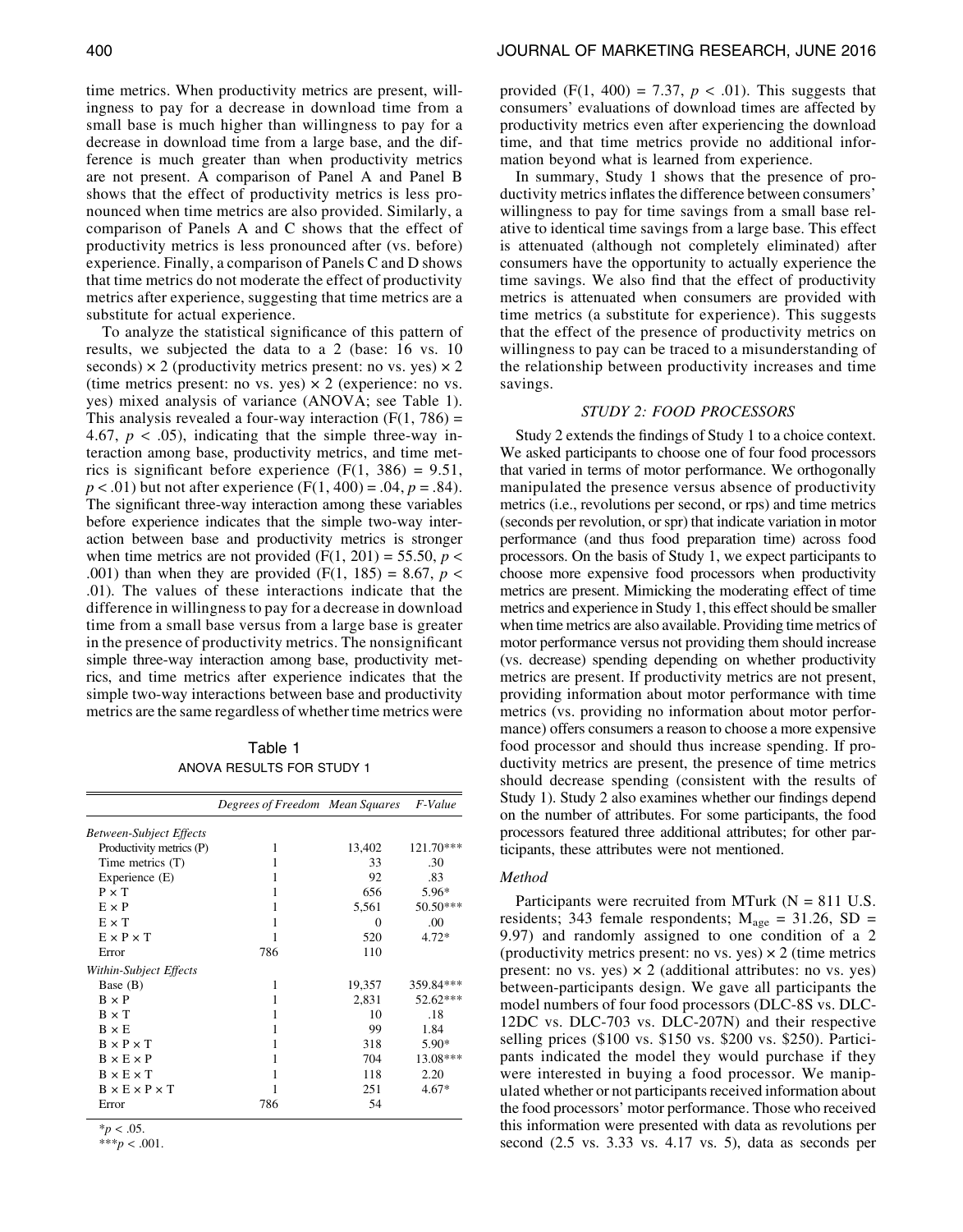revolution (.4 vs. .3 vs. .24 vs. .2), or both. Participants were informed that motor performance "determines the time you need to process food." For generalizability, we also manipulated whether participants were presented with three additional attributes of the food processors. Those presented with three additional attributes were informed about color options (black/white/red vs. black/white/red/green/blue vs. black/white/red/green/blue vs. black/white/red/green/blue), number of pieces (three vs. three vs. three vs. four), and capacity in cups (10 vs. 10 vs. 10 vs. 10). These additional attributes are constant across the conditions that include additional attributes, and thus they are not confounded with the manipulation of productivity metrics.

#### Results

In Figure 2, we plot the average amount spent by condition. We analyzed the data with a 2 (productivity metrics present: no vs. yes)  $\times$  2 (time metrics present: no vs. yes)  $\times$  2 (additional attributes: no vs. yes) between-participants ANOVA (see Table 2). The analysis revealed an effect of productivity metrics  $(F(1, 803) = 56.96, p < .001)$ , indicating that the average participant spent more when

|               |     | RESULTS FOR STUDY 2              |     |  |
|---------------|-----|----------------------------------|-----|--|
|               |     | A: Without Additional Attributes |     |  |
|               | 250 |                                  |     |  |
|               |     | $\Box$ Without time metrics      |     |  |
|               |     | ■ With time metrics              |     |  |
| Spending (\$) | 200 |                                  |     |  |
|               | 150 | I                                | Ŧ   |  |
|               | 100 | No                               | Yes |  |
|               |     | <b>Productivity Metrics</b>      |     |  |





motor performance was specified with productivity metrics (M<sub>productivity metrics: no</sub> = 139 vs. M<sub>productivity metrics: yes</sub> =

161). This effect was qualified by an interaction with time metrics  $(F(1, 803) = 32.65, p < .001)$  and an interaction with additional attributes (F(1, 803) = 8.20,  $p < .01$ ). The two-way interaction with time metrics indicates that the effect of productivity metrics was larger when time metrics were not provided ( $M_{\text{productivity metrics: no}} = 126$  vs.  $M_{\text{productivity metrics: yes}} =$ 165;  $t(803) = 9.38$ ,  $p < .001$ ) than when they were provided (M<sub>productivity metrics: no</sub> = 152 vs. M<sub>productivity metrics: yes</sub> = 157;  $t(803) = 1.30, p = .20$ . The two-way interaction with additional attributes indicates that the effect of productivity metrics on spending was smaller when food processors differed only in terms of motor performance  $(M_{\text{productivity metrics: no}} = 144 \text{ vs. } M_{\text{productivity metrics: yes}} = 158;$  $t(803) = 3.32, p < .001$ ) versus when they also differed along the three other attributes ( $M_{\text{productivity}}$  metrics: no = 133 vs.  $M_{\text{productivity metrics: yes}} = 165$ ;  $t(803) = 7.34, p < .001$ ). Although we did not anticipate the latter interaction effect, it does suggest that the positive effect of productivity metrics on spending is robust (and even stronger as the number of attributes increases). These two-way interactions were not qualified by a three-way interaction  $(F(1, 803)) =$ 1.85,  $p > .17$ ).

The analysis also revealed an effect of time metrics (F(1,  $803$ ) = 8.87,  $p < .01$ ), indicating that the average participant spent more money when motor performance was specified with time metrics ( $M_{time \text{ metrics: no}} = 145 \text{ vs. } M_{time \text{ metrics: yes}} =$ 154). This effect was qualified by an interaction with productivity metrics  $(F(1, 803) = 32.65, p < .001;$  see previous paragraph) and an interaction with additional attributes (F(1, 803) = 5.91,  $p < .05$ ). The two-way interaction with productivity metrics indicates that the effect of time metrics on spending was positive when productivity metrics were not provided ( $M_{time \text{ metrics: no}} = 126$  vs.  $M_{time \text{ metrics: yes}} = 152$ ; t(803) = 6.16,  $p < .001$ ) but negative when they were provided  $(M_{time \text{ metrics: no}} = 165 \text{ vs.})$  $M_{time \text{ metrics: yes}} = 157$ ; t(803) = -1.93,  $p = .05$ ). In other words, when consumers are provided with productivity metrics (as is typically the case in the marketplace), the presence of time metrics reduces spending. This is consistent with our hypothesis that in the absence of time metrics, consumers fail to realize that additional increases in productivity provide ever-smaller time savings. The two-way interaction of time metrics and additional attributes indicates that the effect of

Table 2 ANALYSIS OF VARIANCE RESULTS FOR STUDY 2

| Between-Subject Effects Degrees of Freedom Mean Squares F-Value |     |         |            |  |
|-----------------------------------------------------------------|-----|---------|------------|--|
| Productivity metrics (P)                                        |     | 103,836 | 56.96***   |  |
| Time metrics (T)                                                |     | 16,164  | 8.87**     |  |
| Additional attributes (A)                                       |     | 1,020   | .56        |  |
| $P \times T$                                                    |     | 59.519  | $32.65***$ |  |
| $A \times P$                                                    |     | 14.946  | $8.20**$   |  |
| $A \times T$                                                    | 1   | 10.770  | $5.91*$    |  |
| $A \times P \times T$                                           |     | 3.381   | 1.85       |  |
| Error                                                           | 803 |         |            |  |

 $*_{p}$  < .05.

\*\* $p < .01$ .

\*\*\* $p < .001$ .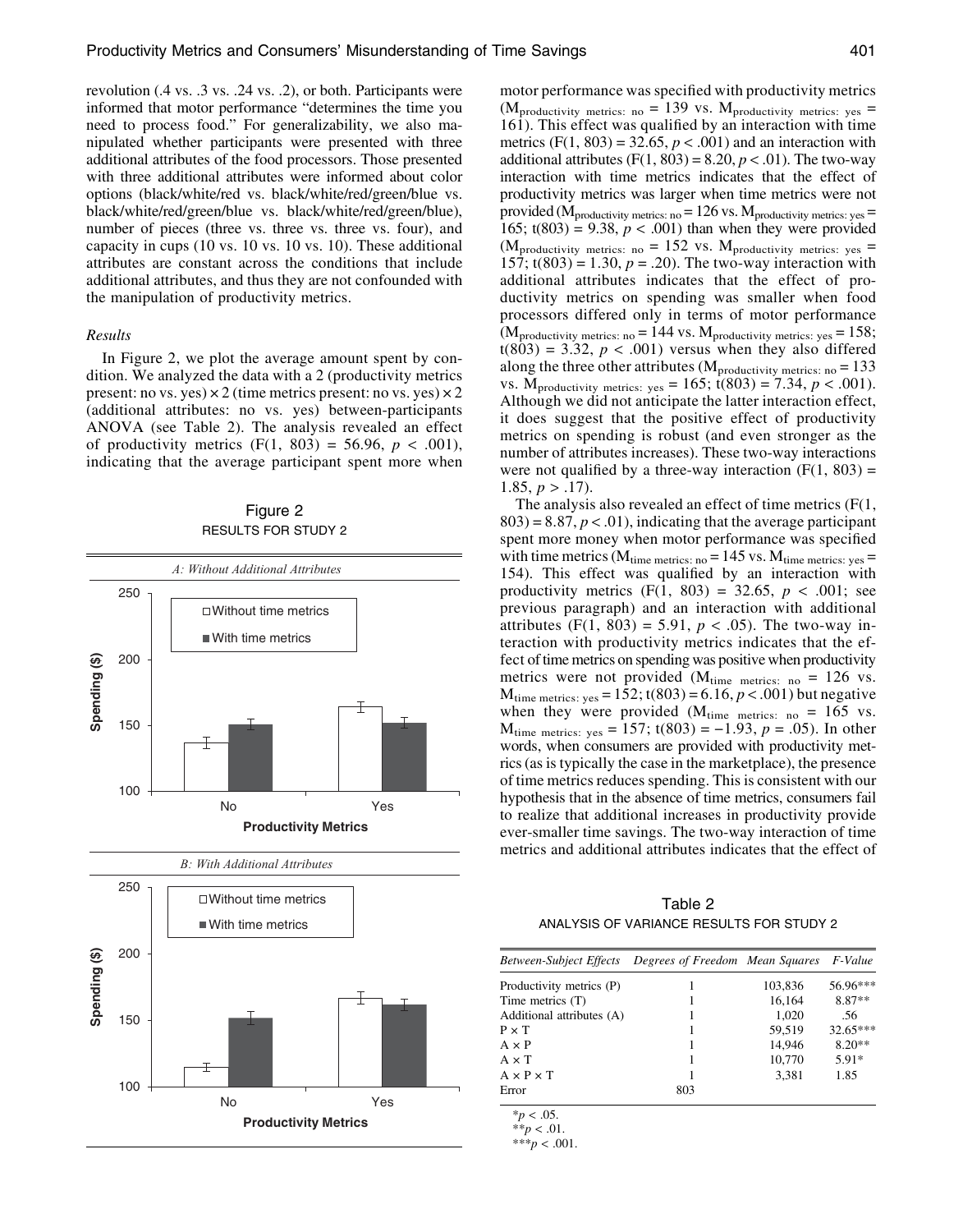time metrics on spending was smaller when food processors differed only in terms of motor performance  $(M_{time \text{ metrics: no}} =$ 150 vs.  $M_{time \text{ metrics: yes}} = 152$ ;  $t(803) = .39$ ,  $p = .70$ ) versus also in terms of the additional attributes ( $M_{time \text{ metrics: no}} =$ 140 vs.  $M_{time \text{ metrics: yes}} = 157$ ; t(803) = 3.81,  $p < .001$ ). As indicated earlier, the three-way interaction was not significant. In summary, Study 2 shows that productivity metrics increase spending, that time metrics reduce the effect of productivity metrics, and that these effects occur regardless of whether options vary along just one or multiple attributes.

### STUDY 3: PRINTERS

In the previous studies, we examined the effect of productivity metrics on willingness to pay and choice, assuming that consumers' understanding of the relationship between productivity and time is flawed. Although the interaction effects of productivity metrics with time metrics and experience in the previous studies are consistent with this assumption, Study 3 directly examines consumers' understanding of the productivity–time relationship. Prior research has documented both proportional and absolute reasoning when people deal with nonlinear relationships of the type  $y = 1/x$ . Some studies have suggested that people are most sensitive to proportional differences (Svenson 1970), whereas others have suggested that people are more sensitive to absolute differences (Larrick and Soll 2008). This raises a question: When do consumers rely more on proportional changes versus absolute changes in productivity? This question is important not only for theoretical reasons; as we discussed earlier, the absolute heuristic is less accurate than the proportional heuristic.

In Svenson (1970), participants were presented with different travel speeds and distances, and their task was to estimate travel times. Estimates were most consistent with the proportional heuristic. In Larrick and Soll (2008), participants were presented with several vehicle pairs and each vehicle's miles per gallon. Participants were not explicitly asked to estimate fuel savings but instead merely to rank options in terms of fuel savings. Ranks were most consistent with the absolute heuristic. Accordingly, we hypothesize that when the judgment task elicits point estimates of time savings, people often realize that absolute increases in productivity cannot imply identical absolute decreases in time, and thus they standardize differences across scales with the proportional heuristic. However, when the judgment task elicits relative comparisons of time savings, we expect people to use a simpler decision strategy based on absolute differences.

In Study 3, we presented participants with pairs of printers that vary in terms of print speed. Participants were given one of two tasks: (1) to first estimate time savings for each pair and then rank options by time savings, or (2) to immediately rank options by time savings without estimating. This structure enables us to compare participants across conditions on the same dependent measure. We predict that rankings after estimation correspond more with proportional changes in productivity but that immediate rankings done without estimating correspond more with absolute changes in productivity.

#### Method

Participants were recruited from MTurk  $(N = 153 \text{ U.S.})$ residents; 61 female respondents;  $M_{\text{age}} = 30.69$ , SD = 9.18) and randomly assigned to an estimate-then-rank condition or an immediately-rank condition. Three respondents gave the same estimate for each pair (e.g., always 15 minutes), and three respondents gave very extreme estimates (e.g., 1,500 minutes). We excluded data from these respondents before analysis. The final data set consisted of 147 participants. Participants in the estimate-then-rank condition gave five estimates and five ranks; participants in the immediately-rank condition gave five ranks.

Participants were asked to imagine that five consumers, each printing about 100 pages per day, recently changed their old printers for new, faster ones. We then presented participants with five pairs of print speeds. Table 3 presents the five pairs of old and new print speeds. Actual time savings were largest for Pair A ( $\Delta$  = 13.33 min), followed by Pair B ( $\Delta$  = 4.29 min), Pair C ( $\Delta$  = 3.33 min), Pair D ( $\Delta$  = 2.45 min), and Pair E ( $\Delta$  = 1.71 min). The proportional change in print speeds was largest for Pair A ( $\Delta$  = .67 min), followed by Pair C ( $\Delta$  = .5 min), Pair E ( $\Delta$  = .31 min), Pair B  $(\Delta = .30 \text{ min})$ , and Pair D ( $\Delta = .29 \text{ min}$ ). The absolute change in print speeds was largest for Pair C ( $\Delta$  = 15 min), followed by Pair A ( $\Delta = 10$  min), Pair E ( $\Delta = 8$  min), Pair D  $(\Delta = 5 \text{ min})$ , and Pair B  $(\Delta = 3 \text{ min})$ .

# Results

Estimates. Before analyzing subjective ranks, which is the main dependent measure in Study 3, we assessed whether participants in the estimate-then-rank condition were able to accurately estimate time savings. Based on Svenson (1970), we expect estimates to be consistent with the proportional heuristic, and thus systematically biased. As can be seen from Table 3, participants on average underestimated larger time savings associated with productivity increases from a small base (i.e., pairs A and B) and overestimated smaller time savings associated with productivity increases from a high base (i.e., pairs C, D, and E). At the individual level, no participant provided more than three estimates within 10% of the actual time savings. The mean absolute error between estimated and actual time savings was  $3.07$  (SD =  $3.32$ ), corresponding with a mean absolute percentage error of 89.29% (SD = 104.47). To better understand the judgment process at the individual level, we computed two correlations for each participant, one between estimated time savings and proportional changes in productivity, and another between estimated time savings and absolute changes in productivity. Estimates correlated more strongly with proportional changes in productivity  $(r = .75)$ than with absolute changes in productivity ( $r = .45$ ; t(60) = 5.22,  $p < .001$ ). Thus, although average estimates increased with actual time savings, they were far from accurate, and they corresponded with the proportional heuristic.

Ranks. We first analyzed the data aggregated across participants. As can be seen from Table 3, the subjective ranks for Pairs A–E averaged across participants who first estimated time savings corresponded more with proportional participants. As can be seen from Table 3, the subjective ranks for Pairs A–E averaged across participants who first estimated time savings corresponded more with proportional  $(r = -.98)$ , lower ranks indicate greater percei so the correlation is negative) than with absolute changes estimated time savings corresponded more with proportional  $(r = -.98)$ ; lower ranks indicate greater perceived time savings, so the correlation is negative) than with absolute changes in print speed  $(r = -.79)$ . Instead, subjec Pairs A–E averaged across participants who immediately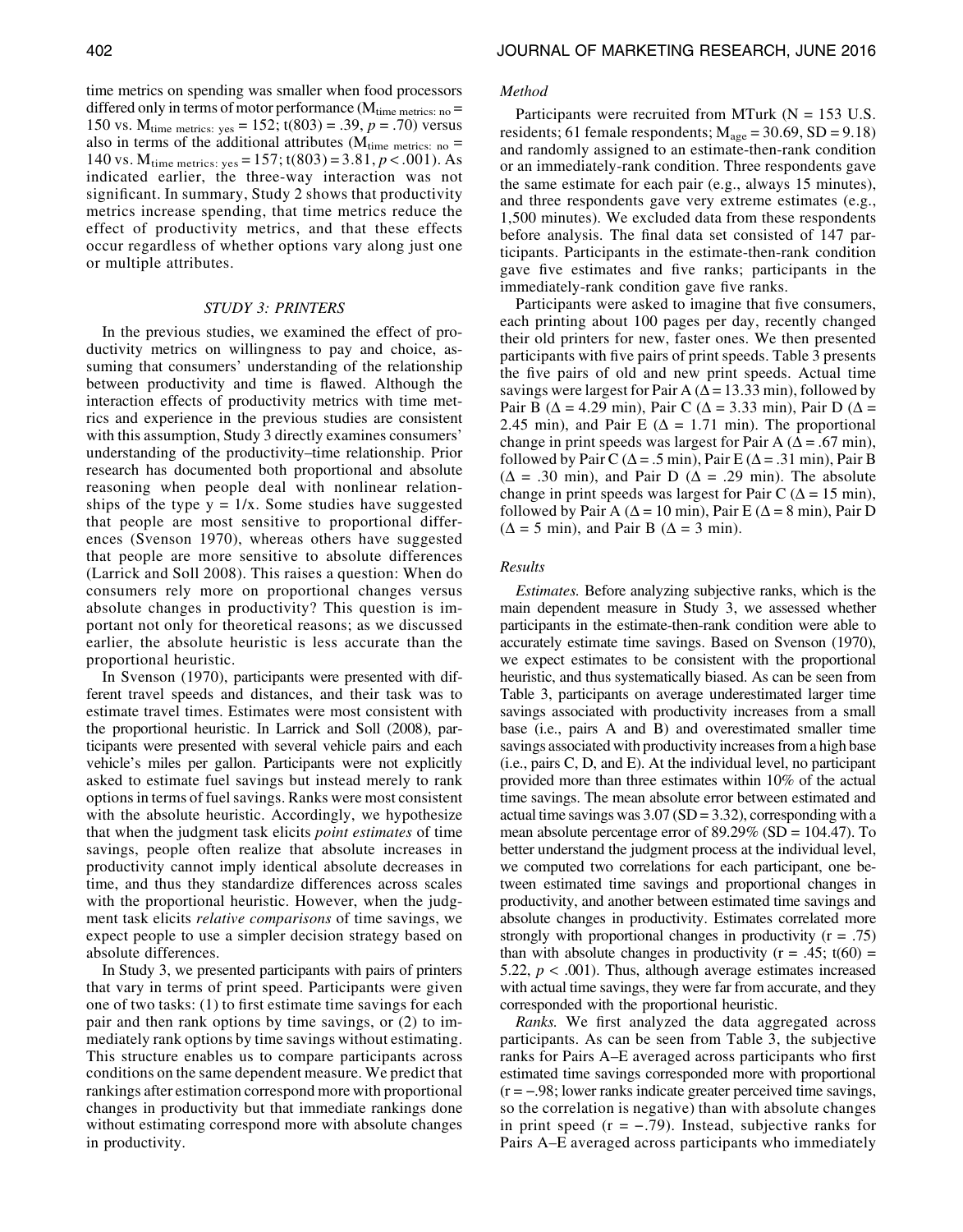|      | Print<br>Speed(P) |                |                       | Difference in Print Speed       |        | Time Savings        |                                     |                                     |  |
|------|-------------------|----------------|-----------------------|---------------------------------|--------|---------------------|-------------------------------------|-------------------------------------|--|
| Pair | P <sub>I</sub>    | P <sub>2</sub> | Absolute: $P_2 - P_1$ | Proportional: $(P_2 - P_1)/P_2$ | Actual | Subjective Estimate | Subjective Rank<br>After Estimation | <i>Immediate</i><br>Subjective Rank |  |
| А    |                   | 15             | 10                    | .67                             | 13.33  | 11.02               | 1.49                                | 2.10                                |  |
| B    |                   | 10             |                       | .30                             | 4.29   | 3.73                | 3.92                                | 4.72                                |  |
|      | 15                | 30             |                       | .50                             | 3.33   | 6.54                | 2.05                                | 1.52                                |  |
| D    | 12                |                |                       | .29                             | 2.45   | 3.61                | 3.84                                | 3.85                                |  |
|      | 18                | 26             | 8                     | .31                             | 1.71   | 3.69                | 3.70                                | 2.80                                |  |

Table 3 OVERVIEW OF STIMULI AND RESULTS FOR STUDY 3

ranked time savings corresponded more with absolute  $(r = -.96)$  than with proportional changes in print speed  $(r = -.73)$ . This analysis at the aggregate level thus suggests that rankings done after estimation are more consistent with the proportional heuristic, whereas immediate rankings are more consistent with the absolute heuristic.

We then analyzed the data at the individual level. We examined the extent to which each participant's subjective ranks were consistent with actual time savings, proportional changes in productivity, and absolute changes in productivity. For example, if a participant ranked Pair B before Pair C, this would be consistent with actual time savings  $(4.29 > 3.33;$  see Table 3), but not with proportional  $(0.3 < 0.5)$ and absolute changes in productivity  $(3 < 15)$ . If a participant ranked Pair A before Pair C, this would be consistent with actual time savings  $(13.33 > 3.33)$  and proportional changes in productivity (.67 > .5) but not with absolute changes in productivity  $(10<15)$ . We assessed consistency across all ten combinations of the five pairs for each of the three judgment rules. Consistent ranks were scored as 1 and inconsistent ranks as 0. We thus have 30 consistency scores for each participant (ten for actual time savings, ten for absolute changes in productivity, and ten for proportional changes in productivity). To assess a participant's sensitivity to each rule, we can sum the number of the participant's comparisons that are consistent with each rule (to obtain a score for each rule that ranges between 0 and 10).

However, some comparisons imply a stronger violation of the underlying judgment rule than others. For example, ranking Pair B before Pair C implies a more severe violation of the absolute rule than ranking Pair A before Pair C ([15 –  $3$ ] = 12 > [15 – 10] = 5). Similarly, ranking Pair B before Pair A implies a more severe violation of the proportional rule than ranking Pair C before Pair A  $([-67 - .3] = .37 > [.67 - ]$  $.5$ ] =  $.17$ ). To account for this difference in discriminability, we created relative weights.3 We used the difference between the pairs in terms of the underlying judgment rule and divided this by the sum of all differences (such that the sum of weights is equal to 1). For example, the relative weight for the absolute rule for the comparison between Pairs B and C is .21 ( $12/[7 + 5 + 5 + 2 + 12 + 2 + 5 + 10 + 7 + 3]$ ), much higher than the relative weight for the comparison between Pairs A and C (.09 =  $5/[7 + 5 + 5 + 2 + 12 + 2 + 5 + 10 + 7 +$ 

3]). This analysis yields a weighted percentage score ranging between 0 and 1 and penalizes stronger violations more than weaker violations.

In the estimate-then-rank condition, the weighted percentage score for the proportional heuristic  $(M = .89)$  is higher than the weighted percentage score for the absolute heuristic (M = .79; t(60) = 4.35,  $p < .001$ ) and for the actual time savings rule (M = .82; t(60) = 4.00,  $p < .001$ ). In the immediate-rank condition, the weighted percentage score for the absolute heuristic  $(M = .90)$  is higher than the weighted percentage score for the proportional heuristic  $(M = .83; t(85) = 4.06, p < .001)$  and for the actual time savings rule (M = .65;  $t(85) = 8.95, p < .001$ ).

In summary, Study 3 confirms that consumers are unable to accurately compute time savings associated with productivity increases. When people ranked time savings after estimating, observed ranks tended to reflect proportional differences. When people ranked time savings without first estimating, observed ranks tended instead to reflect absolute differences. In other words, unless they are explicitly asked to generate point estimates of time savings, people are mostly sensitive to absolute changes in productivity.

#### GENERAL DISCUSSION

# Theoretical Contribution

Consumers regularly upgrade to new versions of a product because they want a desired output in less time. Instead of directly providing consumers with information about the time needed to produce one unit of the output (e.g., minutes per page), marketers tout product performance with productivity metrics, indicating the output produced in one unit of time (e.g., pages per minute). This article is the first to examine how productivity metrics affect consumers' assessment of time savings and their willingness to pay. Although there is a deterministic relationship between productivity metrics and time savings, consumers tend to overestimate the benefits of productivity increases at high productivity levels relative to the benefits of productivity increases at low productivity levels (Study 3). Moreover, productivity metrics make consumers more willing to pay for time savings close to 0 than for identical time savings further from 0 (Study 1). When additional information about time savings is provided through product experience (Study 1) or through metrics that are linearly related to time savings (Studies 1 and 2), consumers value time savings more evenly and are willing to spend less for productivity increases at high productivity levels.

<sup>3</sup>We thank the Associate Editor for this suggestion.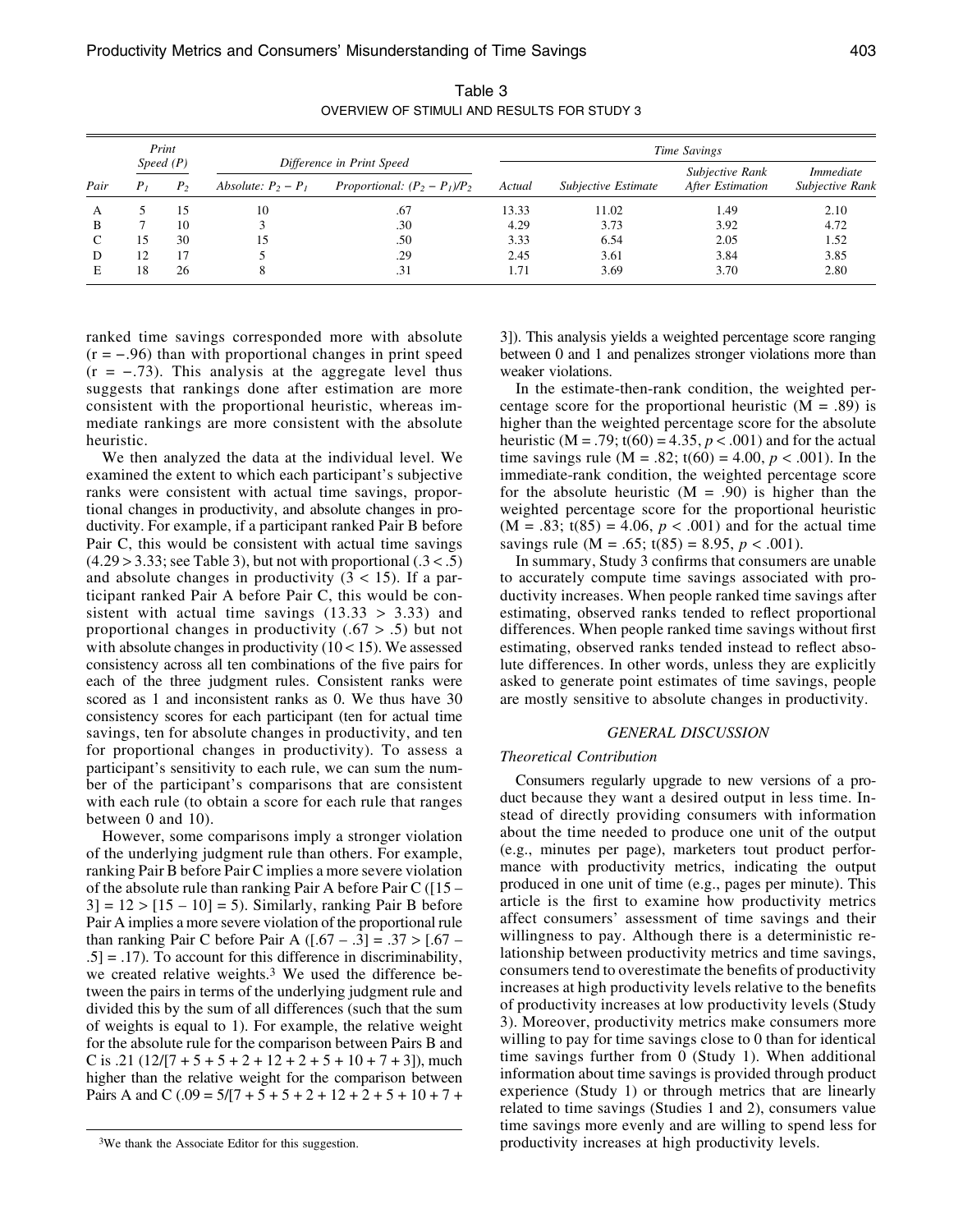Researchers studying judgment and decision making have made a distinction between proportional and absolute reasoning. Some studies have found reliance on proportional reasoning in contexts where absolute reasoning is more appropriate (Bartels 2006; De Langhe and Puntoni 2015). Other studies have found reliance on absolute reasoning in contexts where proportional reasoning is more appropriate (Burson et al. 2009; Pacini and Epstein 1999; Yamagishi 1997). For some nonlinear cue–outcome relationships (e.g., the productivity–time relationship), both proportional and absolute reasoning are inappropriate and lead people to overestimate changes in the outcome that stem from changes in the cue at higher cue levels relative to changes in the cue at lower cue levels. In contexts where both types of reasoning are inappropriate, some studies have found that consumers are more sensitive to proportional differences (Svenson 1970), whereas other studies have found that they are more sensitive to absolute differences (Larrick and Soll 2008). However, it is not clear from prior literature when people are more likely to rely on one rule versus the other. This article is the first to examine the moderating influence of estimation versus ranking. Study 3 shows that when the task probes people to estimate outcomes (here, time savings), people tend to engage more in proportional reasoning. However, when the task probes people to merely rank outcomes, people tend to engage more in absolute reasoning.

# Marketing Implications

Productivity increases offer sharply decreasing returns in terms of time savings, but it is not clear that market prices reflect this nonlinearity. Consumer Reports tested the performance of 71 all-in-one printers on nine dimensions (e.g., text quality) and assessed the presence of eight features (e.g., auto-duplexing). As can be seen in Figure 3, Panel A, the simple relationship between print speed, as indicated on manufacturers' websites, and the approximate retail price for these printers is linear.4 A stepwise regression analysis that controls for the dimensions and features that can vary across printers retained eight variables, here listed from most to least important as a predictor of price: print speed, text cost (i.e., cost per printed page), ink-and-paper cost, Ethernet connectivity, power saving, individual color tanks, copy quality, and auto-duplexing. We regressed price on these dimensions and features, including linear and quadratic effects for print speed. Although the linear term was significant ( $\beta$  = .41, SE = .11, p < .001), the quadratic term was not  $(\beta = .06, SE = .09, p = .53)$ . This result is not idiosyncratic to the printer category. The Open Tech Institute reports the download speeds and prices of 508 home broadband Internet connections for 77 providers in 24 international cities in 2014.5 Figure 3, Panel B shows the simple relationship between download speed and

Figure 3 THE MARKET PRICE OF PRODUCTIVITY



terms for download speed revealed a significant linear effect ( $\beta$  = .82, SE = .04,  $p < .001$ ) but again showed no price. A regression of price on the linear and quadratic terms for download speed revealed a significant linear effect (β = .82, SE = .04, *p* < .001) but again showed no evidence of a quadratic effect (β = -.03, SE = . In summary, although print/download speed is an important predictor of price, we find no evidence for a curvilinear relationship between speed and price. If the relationship between productivity and market price is linear due to decreasing marginal utility (i.e., consumers valuing time savings closer to 0 more than time savings further from 0), there might not be an issue with the current emphasis on

<sup>4</sup>The data set spans 10 brands (e.g., Brother, Canon, Epson) and three subcategories (inkjet, black-and-white laser, and color laser). We standardized all dimensions and features (after dummy-coding), print speed, and selling price, such that all variables have a mean of 0 and a standard deviation of 1 within subcategory and brand. Data were collected on March 21, 2013.

<sup>5</sup>The data set is available at [https://data.opentechinstitute.org/dataset/](https://data.opentechinstitute.org/dataset/2014-cost-of-connectivity) [2014-cost-of-connectivity.](https://data.opentechinstitute.org/dataset/2014-cost-of-connectivity) The data set also includes prices for bundles (e.g., "broadband + phone + TV"). Bundles are not included in our analysis. We standardized download speed and price such that they have a mean of 0 and a standard deviation of 1 within city and provider.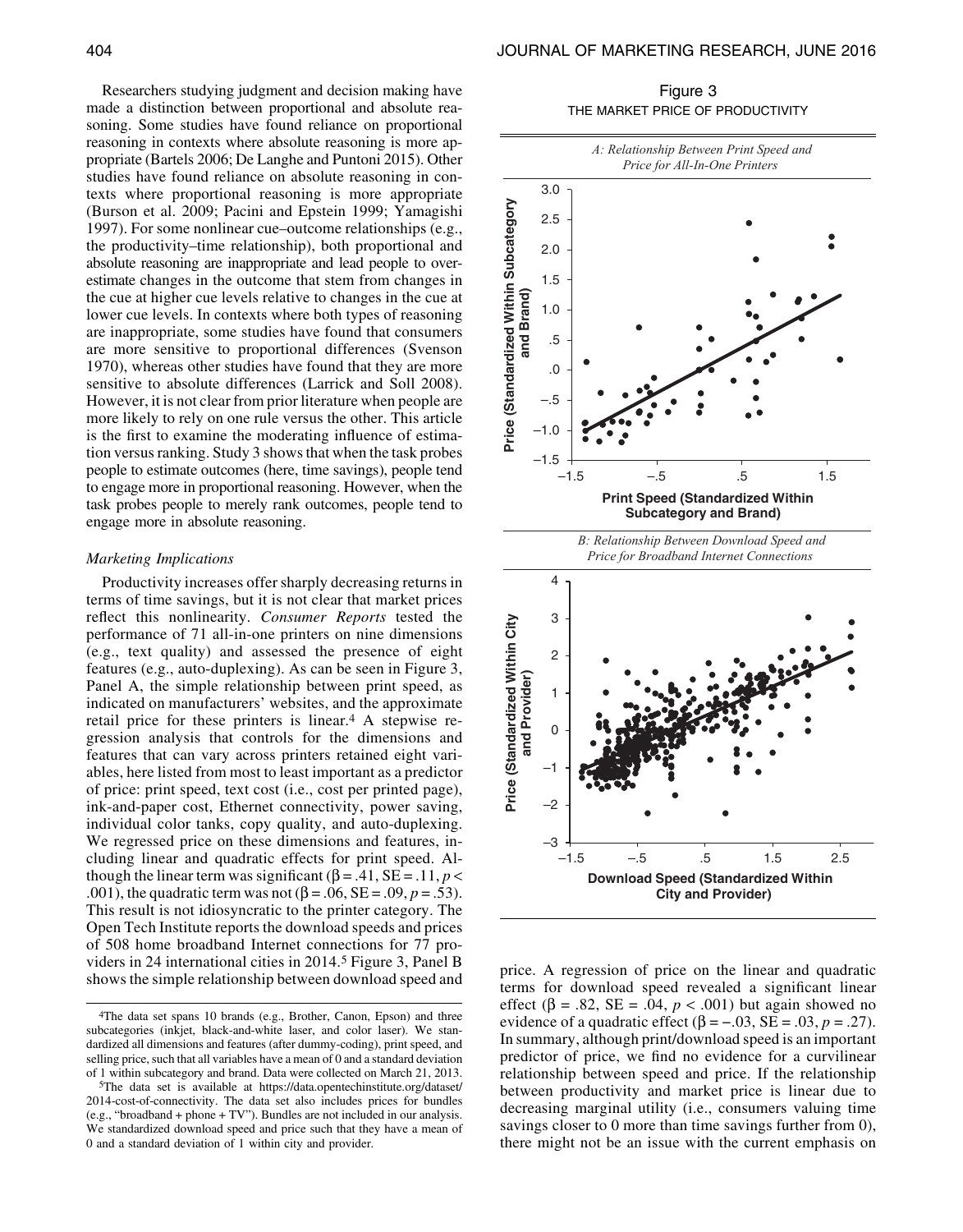productivity metrics. However, if it is linear because consumers fail to realize that time savings level off dramatically as productivity increases, the current information environment may be more problematic.

In recent years, many industries have adopted standard performance metrics that enable consumers to make "apples-to-apples" comparisons between available offerings. For example, leading printer manufacturers have celebrated the adoption of the ISO ppm speed metric, a standardized measure of ppm, as a positive development for consumers. Such interventions tend to start from the assumption that consumers can easily and accurately translate changes in the common metric to changes in relevant benefits. However, our findings suggest that this assumption is incorrect in the context of productivity metrics and time savings. When metrics and benefits are linearly related, it is easy for consumers to convert changes in the metric into changes in the benefit. For example, if 1 GB of storage is equivalent to 250 songs, consumers can easily realize that 2 GB of storage is equivalent to 500 songs and 4 GB of storage is equivalent to 1,000 songs. But when metrics and benefits are nonlinearly related, consumers are likely to make mistakes. Because consumers tend to linearize the nonlinear relationship between productivity and time, they do not realize that productivity increases imply ever-smaller time savings as base productivity increases, and that companies profit from the prominence of productivity metrics in today's marketplace.

Of course, willfully taking advantage of consumers' flawed understanding of the productivity–time relationship can hardly be viewed as good marketing. In fact, Sheth and Sisodia (2007) describe companies that profit at the expense of consumers as unethical. We believe that the widespread availability of productivity metrics does not stem from a deliberate decision by marketers to take advantage of poor consumer numeracy but rather from a more general product orientation. However, now that our studies document the implications of a productivity focus, the decision to leverage these effects becomes a decision with ethical implications. We hope that governments, consumer advocacy groups, and firms will consider the use of time metrics for communicating product performance.

#### Further Research and Concluding Remarks

Our article has a number of limitations that offer opportunities for further research. First, we focused on desired output as independent of product performance (e.g., we assumed that a consumer's need to print pages is independent of a printer's speed). However, consumers could start desiring a larger amount of output after upgrading to higher-performing products (e.g., a consumer might decide to print more pages after upgrading to a faster printer). It would be interesting to explore contexts where demand is endogenous to product performance.

Second, we assumed that productivity only serves the purpose of saving time. In many contexts, this is a straightforward assumption, but in others, less so. For example, the food processor's description in Study 2 explicitly informed participants that better motor performance is useful because it reduces the time needed to prepare food. We added this explanation because better motor performance could have otherwise been perceived to serve a different purpose

(e.g., enabling specific chemical processes to take place). Future studies should examine the effect of productivity metrics when multiple benefits can be obtained by increasing productivity.

Third, our studies cover the industries of consumer electronics and cooking appliances, but the findings are relevant beyond these contexts. For example, people generally save and invest money to fund personal financial goals, and many banks now offer consumers the possibility to create goal-specific savings plans. A consumer might save to buy a car, pay for a child's college tuition, or enjoy a lengthy retirement (for a discussion on goal-based investing for retirement, see Merton [2014]). When saving toward these goals, consumers can choose between options with different expected returns per unit of time (e.g., annual interest rates). These are measures of productivity and tell consumers how much money they can expect at a given point in the future. In fact, however, consumers might care more about the specific point in the future at which they will have accomplished their goals (e.g., "When can I buy a new car?").

#### REFERENCES

- Bartels, Daniel M. (2006), "Proportion Dominance: The Generality and Variability of Favoring Relative Savings over Absolute Savings," Organizational Behavior and Human Decision Processes, 100 (1), 76–95.
- Burson, Katherine A., Richard P. Larrick, and John G. Lynch Jr. (2009), "Six of One, Half Dozen of the Other: Expanding and Contracting Numerical Dimensions Produces Preference Reversals," Psychological Science, 20 (9), 1074–78.
- Chen, Haipeng (Allan), Howard Marmorstein, Michael Tsiros, and Akshay R. Rao (2012), "When More Is Less: The Impact of Base Value Neglect on Consumer Preferences for Bonus Packs over Price Discounts," Journal of Marketing, 76 (August), 64–77.
- and Akshay R. Rao (2007), "When Two Plus Two Is Not Equal to Four: Errors in Processing Multiple Percentage Changes," Journal of Consumer Research, 34 (3), 327–40.
- De Langhe, Bart and Stefano Puntoni (2015), "Bang for the Buck: Gain-Loss Ratio as a Driver of Judgment and Choice," Management Science, 61 (5), 1137–63.
- ———, Stijn M.J. van Osselaer, and Berend Wierenga (2011), "The Effects of Process and Outcome Accountability on Judgment Process and Performance," Organizational Behavior and Human Decision Processes, 115 (2), 238–52.
- DeLosh, Edward L., Jerome R. Busemeyer, and Mark A. McDaniel (1997), "Extrapolation: The Sine Qua Non for Abstraction in Function Learning," Journal of Experimental Psychology: Learning, Memory, and Cognition, 23 (4), 968–86.
- Eriksson, Gabriella, Ola Svenson, and Lars Eriksson (2013), "The Time-Saving Bias: Judgments, Cognition, and Perception," Judgment and Decision Making, 8 (4), 492–97.
- Faro, David (2010), "Changing the Future by Reshaping the Past: The Influence of Causal Beliefs on Estimates of Time to Onset," Journal of Consumer Research, 37 (2), 279–91.
- ———, Ann L. McGill, and Reid Hastie (2010), "Na¨ıve Theories of Causal Force and Compression of Elapsed Time Judgments," Journal of Personality and Social Psychology, 98 (5), 683–701.
- Hsee, Christopher K., Fang Yu, Jiao Zhang, and Yan Zhang (2003), "Medium Maximization," Journal of Consumer Research, 30(1),  $1 - 14$
- Keynes, John Maynard (1930), "Economic Possibilities for Our Grandchildren," in Essays in Persuasion, John Maynard Keynes,